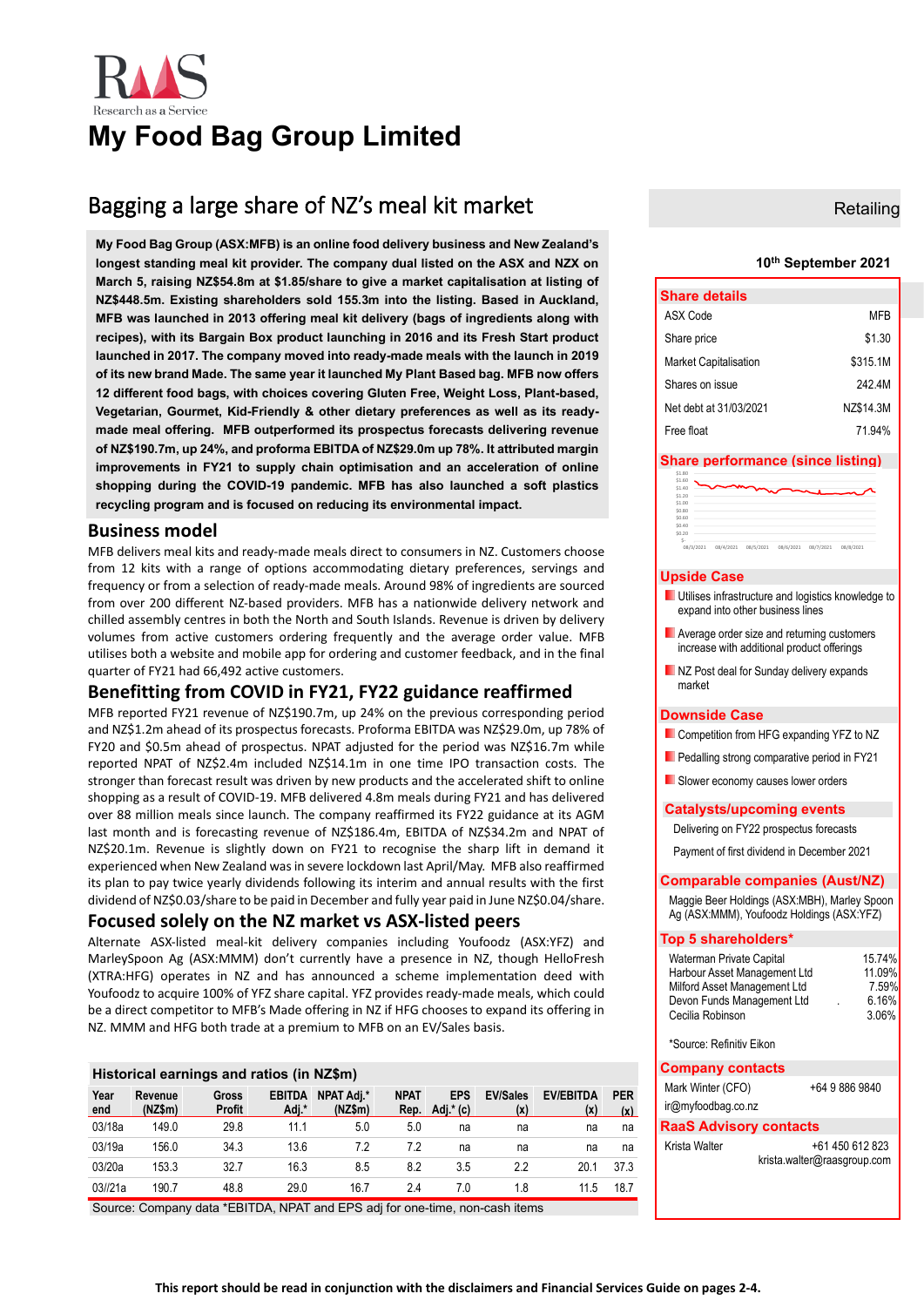

# FINANCIAL SERVICES GUIDE

**RaaS Advisory Pty Ltd**

# **ABN 99 614 783 363**

## **Corporate Authorised Representative, number 1248415**

**of**

**BR SECURITIES AUSTRALIA PTY LTD ABN 92 168 734 530 AFSL 456663**

**Effective Date: 6 th May 2021**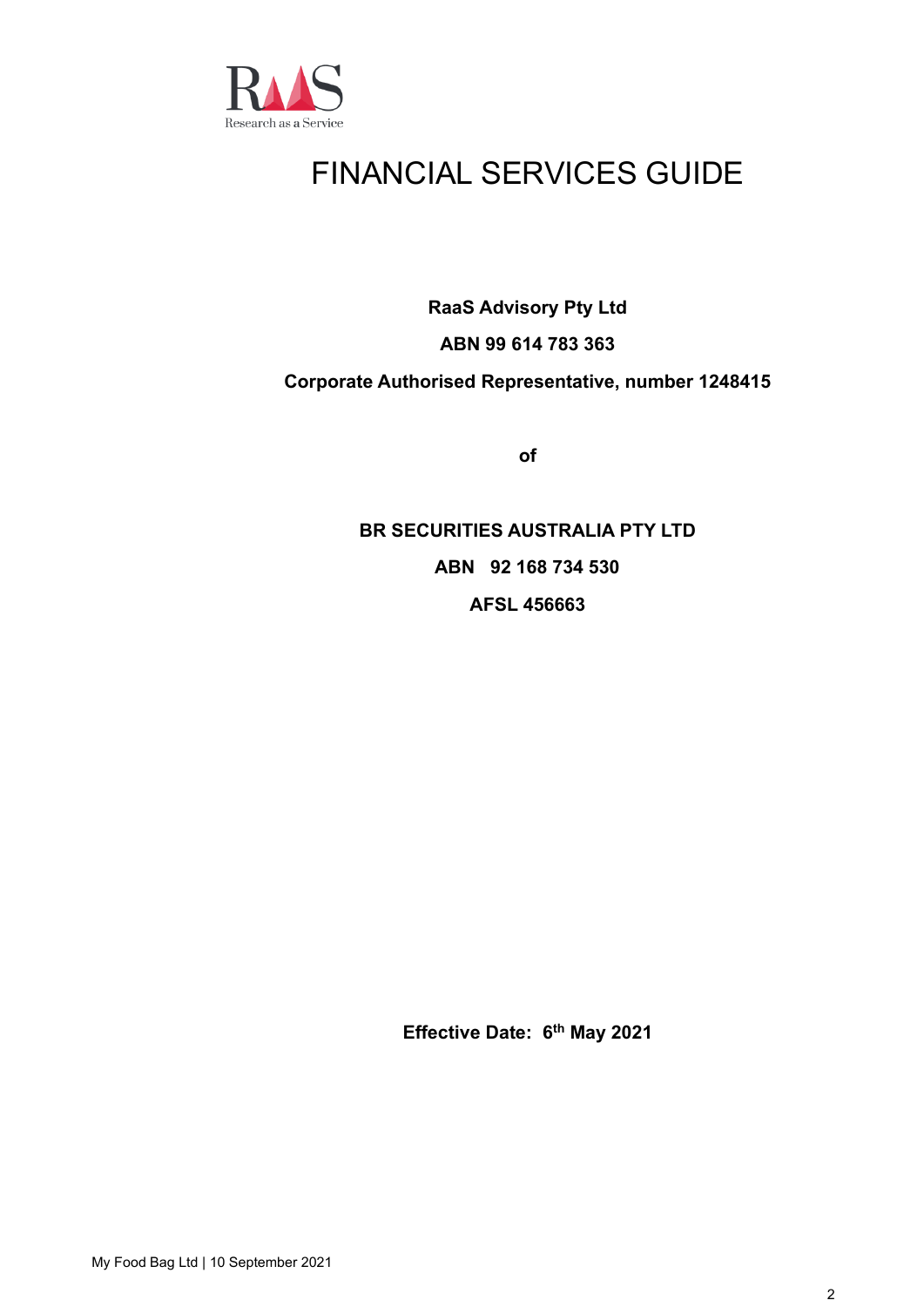

### **About Us**

BR Securities Australia Pty Ltd (BR) is the holder of Australian Financial Services License ("AFSL") number 456663. RaaS Advisory Pty Ltd (RaaS) is an Authorised Representative (number 1248415) of BR. This Financial Service Guide (FSG) is designed to assist you in deciding whether to use RaaS's services and includes such things as

- who we are
- our services
- how we transact with you
- how we are paid, and
- complaint processes

Contact Details, BR and RaaS

BR Head Office: Level 14, 344 Queen Street, Brisbane, QLD, 4000 RaaS. 20 Halls Road Arcadia, NSW 2159 P: +61 414 354712

E: finola.burke@raasgroup.com

RaaS is the entity providing the authorised AFSL services to you as a retail or wholesale client.

### **What Financial Services are we authorised to provide?** RaaS is authorised to

- provide general advice to retail and wholesale clients in relation to
	- Securities
- deal on behalf of retail and wholesale clients in relation to

**Securities** 

The distribution of this FSG by RaaS is authorized by BR.

### **Our general advice service**

Please note that any advice given by RaaS is general advice, as the information or advice given will not take into account your particular objectives, financial situation or needs. You should, before acting on the advice, consider the appropriateness of the advice, having regard to your objectives, financial situation and needs. If our advice relates to the acquisition, or possible acquisition, of a particular financial product you should read any relevant Prospectus, Product Disclosure Statement or like instrument. As we only provide general advice we will not be providing a Statement of Advice. We will provide you with recommendations on securities

### **Our dealing service**

RaaS can arrange for you to invest in securities issued under a prospectus by firstly sending you the offer document and then assisting you fill out the application from if needed.

#### **How are we paid?**

RaaS earns fees for producing research reports. Sometimes these fees are from companies for producing research reports and/or a financial model. When the fee is derived from a company, this is clearly highlighted on the front page of the report and in the disclaimers and disclosures section of the report. We may also receive a fee for our dealing service, from the company issuing the securities.

### **Associations and Relationships**

BR, RaaS, its directors and related parties have no associations or relationships with any product issuers other than when advising retail clients to invest in managed funds when the managers of these funds may also be clients of BR. RaaS's representatives may from time to time deal in or otherwise have a financial interest in financial products recommended to you but any material ownership will be disclosed to you when relevant advice is provided.

#### **Complaints**

If you have a complaint about our service you should contact your representative and tell them about your complaint. The representative will follow BR's internal dispute resolution policy, which includes sending you a copy of the policy when required to. If you aren't satisfied with an outcome, you may contact AFCA, see below. BR is a member of the Australian Financial Complaints Authority (AFCA). AFCA provide fair and independent financial services complaint resolution that is free to consumers.

Website[: www.afca.org.au;](http://www.afca.org.au/) Email[: info@afca.org.au;](mailto:info@afca.org.au) Telephone: 1800931678 (free call)

In writing to: Australian Financial Complaints Authority, GPO Box 3, Melbourne, VIC, 3001.

### **Professional Indemnity Insurance**

BR has in place Professional Indemnity Insurance which satisfies the requirements for compensation under s912B of the Corporations Act and that covers our authorized representatives.